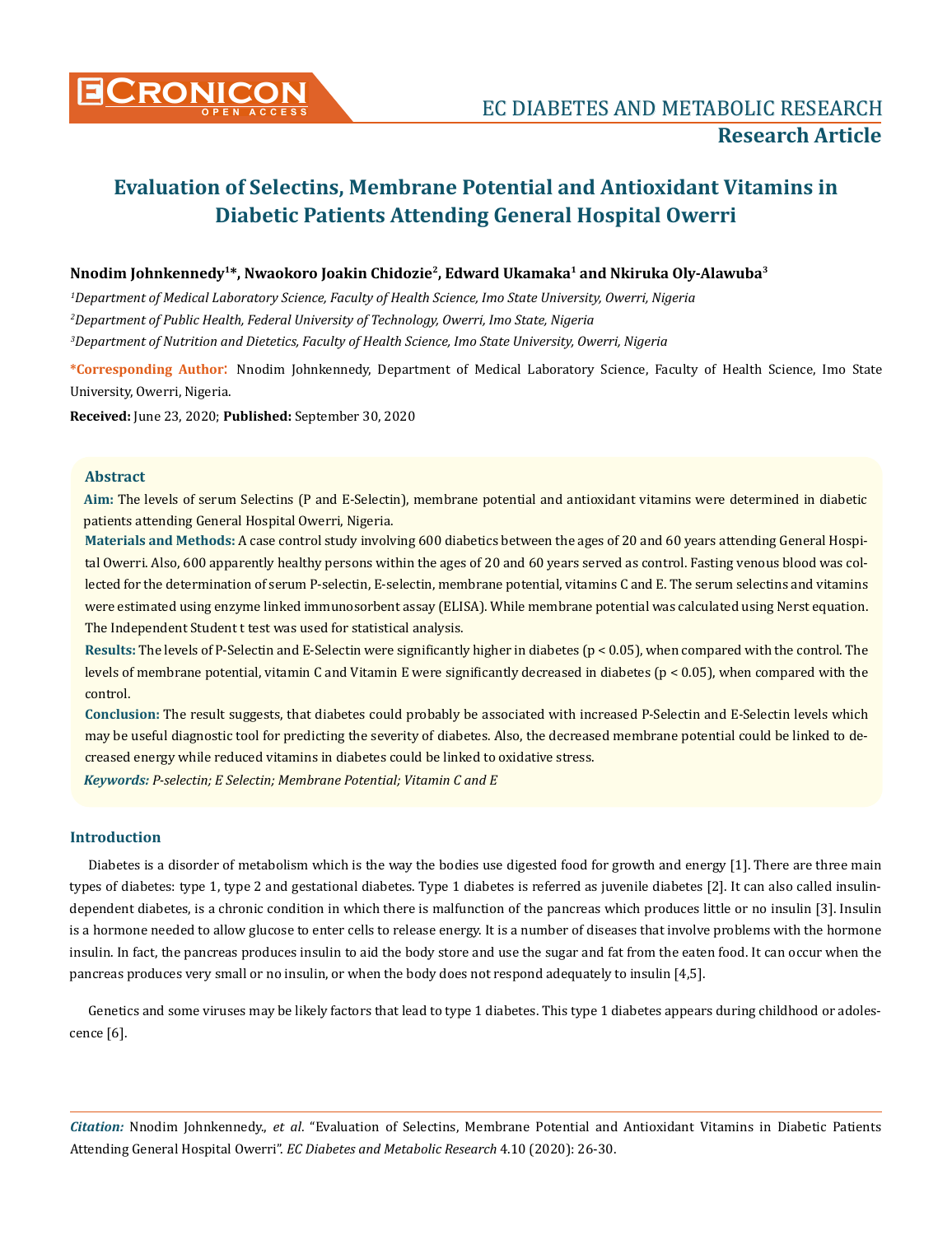It may be characterized by the following: Increased thirst, excessive urination, extreme hunger, unintended weight loss, irritability and other mood changes, fatigue and weakness as well as blurred vision [7].

It could be caused by the body's own immune system - which normally fights harmful bacteria and viruses -which mistakenly destroys the insulin-producing islet, or islets of Langerhans cells in the pancreas [8].

Membrane potential simply implies the difference in charges between the internal and external of a neuron, which is created due to the unequal distribution of ions on both sides of the cell. It is the difference between the electric potential in the intracellular and extracellular matrices of the cell when it is not excited. Each cell of the body has its own membrane potential, but only excitable cells - nerves and muscles - are capable to change it and generate an action potential. It is quite necessary to note that there are many ions in the cell and extracellular space, but not all of them can sieve through the cell membrane. Those that can, are diffusible ions (sodium, potassium, calcium and chloride), and those that cannot are non-diffusible ions (proteins). Hence, both groups of ions contribute to membrane potential [13].

This membrane potential could be as a result of unequalities in concentration and permeability of important ions across a membrane. Because of the disparity concentrations of ions across a membrane, the membrane has an electrical charge. Membrane potential could also be referred as the difference in voltage between the internal and external of a cell. It is necessary to note that Sodium-potassium pumps move two potassium ions into the cell as three sodium ions are pumped out to maintain the negatively-charged membrane inside the cell. As a result, helps to maintain the membrane potential. Antioxidants like vitamins C and E may be necessary for maintenance of membrane potential [14].

Antioxidants are substances that can prevent or reduce damage to cells associated with free radicals [8]. They are sometimes called "free-radical scavengers. The sources of antioxidants can be natural or artificial [9]. These antioxidants help to neutralize free radicals in the bodies, and hence boost overall health It can protect against the cell damage that free radicals cause, known as oxidative stress [9,10]. The examples of antioxidants include: vitamin A, vitamin C, vitamin E, beta-carotene etc [11,12].

Diabetes is highly common with its attendant morbidity and mortality. It is on the light of the above that this study was embarked upon to evaluate status of E selectin and P selectin, membrane potential and antioxidant vitamins in diabetes. This study was equally undertaken so that the knowledge gained from the research work may suggest a better understanding and management of diabetes.

#### **Materials and Methods**

## **Research design**

A case control study design was conducted in General Hospital Owerri from January, 2017 to October, 2017.

## **Subjects**

A total of 600 confirmed diabetic patients within the ages of 20 - 60 years attending General Hospital Owerri were involved in the study while 600 apparently healthy non-diabetic within the ages of 20 - 60 years served as control.

## **Blood collection**

In all subjects 4 ml of fasting veinous blood was collected into plain tubes. The serum was separated into a clean dry bijou bottle after centrifuging the whole blood in westerfuge (model 684) centrifuge at 5,000g for 10 minutes. Informed consent of the participants was obtained and was conducted in line with the ethical approval of the hospital.

*Citation:* Nnodim Johnkennedy., *et al*. "Evaluation of Selectins, Membrane Potential and Antioxidant Vitamins in Diabetic Patients Attending General Hospital Owerri". *EC Diabetes and Metabolic Research* 4.10 (2020): 26-30.

27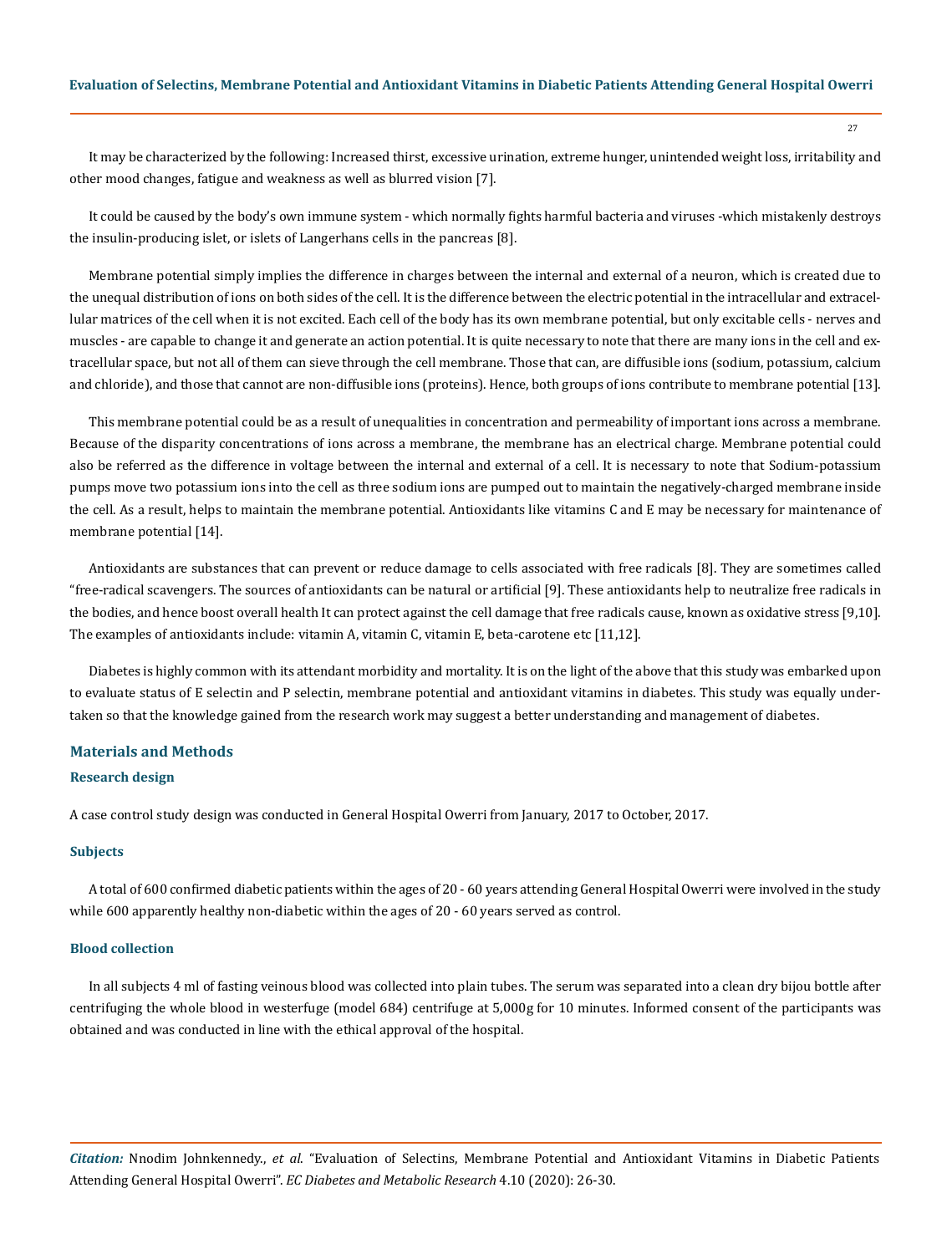#### **Biochemical assay**

The serum selectins, vitamin C and E were determined by Enzyme link immunosorbent method [13].

The serum calcium was estimated using Randox Kit. While membrane potential was determined by calculation using Nerst Equation [14].

#### **Statistical analysis**

The results were expressed as mean ± standard deviation. The statistical evaluation of data was performed by using independent students t- test. The level of significance was calculated at p < 0.05.

## **Result**

| <b>Parameters</b>          | <b>Diabetics</b>    | <b>Control</b>     |
|----------------------------|---------------------|--------------------|
| E Selectin $\frac{ng}{ml}$ | $45.74 \pm 6.11*$   | $14.20 \pm 4.76$   |
| P Selectin (ng/ml)         | $142.22 \pm 4.99*$  | $106.65 \pm 8.88$  |
| Membrane potential (J)     | $159.83 \pm 11.43*$ | $266.65 \pm 14.77$ |
| Vitamin C (mg/ml)          | $8.79 \pm 0.40*$    | $4.72 \pm 0.62$    |
| Vitamin E (mg/ml)          | $0.99 \pm 0.60*$    | $1.53 \pm 0.84$    |

*Table 1: The levels of E and P-selectins, membrane potential and vitamin s C and E among diabetics and control subjects. \*: Significantly different from control at P < 0.05.*

## **Discussion**

Diabetes is a situation that impairs the body's ability to process blood glucose. Diabetes can lead to a buildup of glucose in the blood, which can increase the risk of dangerous complications like heart disease [15,16].

In this study, the level of P-selectin was significantly increased in diabetics when compared with non-diabetics. The higher levels of P-selectin in diabetics suggest that the excess circulating P-selectin contributes to the pathogenesis of poor insulin regulation. This is in line with the work of Agwunobi KE., *et al* [17].

In the same vein, the level of E-selectin was significantly increased in diabetics when compared with non-diabetics. This could probably be linked to oxidative stress in diabetics. This is in agreement with the work of [13].

On the other hand, the level of membrane potential was significantly decreased in diabetics when compared with non diabetics. This could probably be linked to a disruption of electron transport chains in diabetics [18]. In the same vein, poor sodium potassium pump could be implicated in the decrease in membrane potential among diabetics. This sodium-potassium pump uses energy to expel 3 molecules of sodium in exchange for 2 molecules of potassium. This is useful due to the fact that this pump creates concentration gradients for sodium and potassium, promoting more sodium in the extracellular space, and more potassium in the intracellular space.

Furthermore, the levels of vitamin C and vitamin E were significantly decreased in diabetics when compared with non-diabetics. This may be linked to cell damage and an increase in enzymes that generate free radicals [19,20]. This is in line with the work of [21] in which antioxidant vitamins were decreased.

*Citation:* Nnodim Johnkennedy., *et al*. "Evaluation of Selectins, Membrane Potential and Antioxidant Vitamins in Diabetic Patients Attending General Hospital Owerri". *EC Diabetes and Metabolic Research* 4.10 (2020): 26-30.

28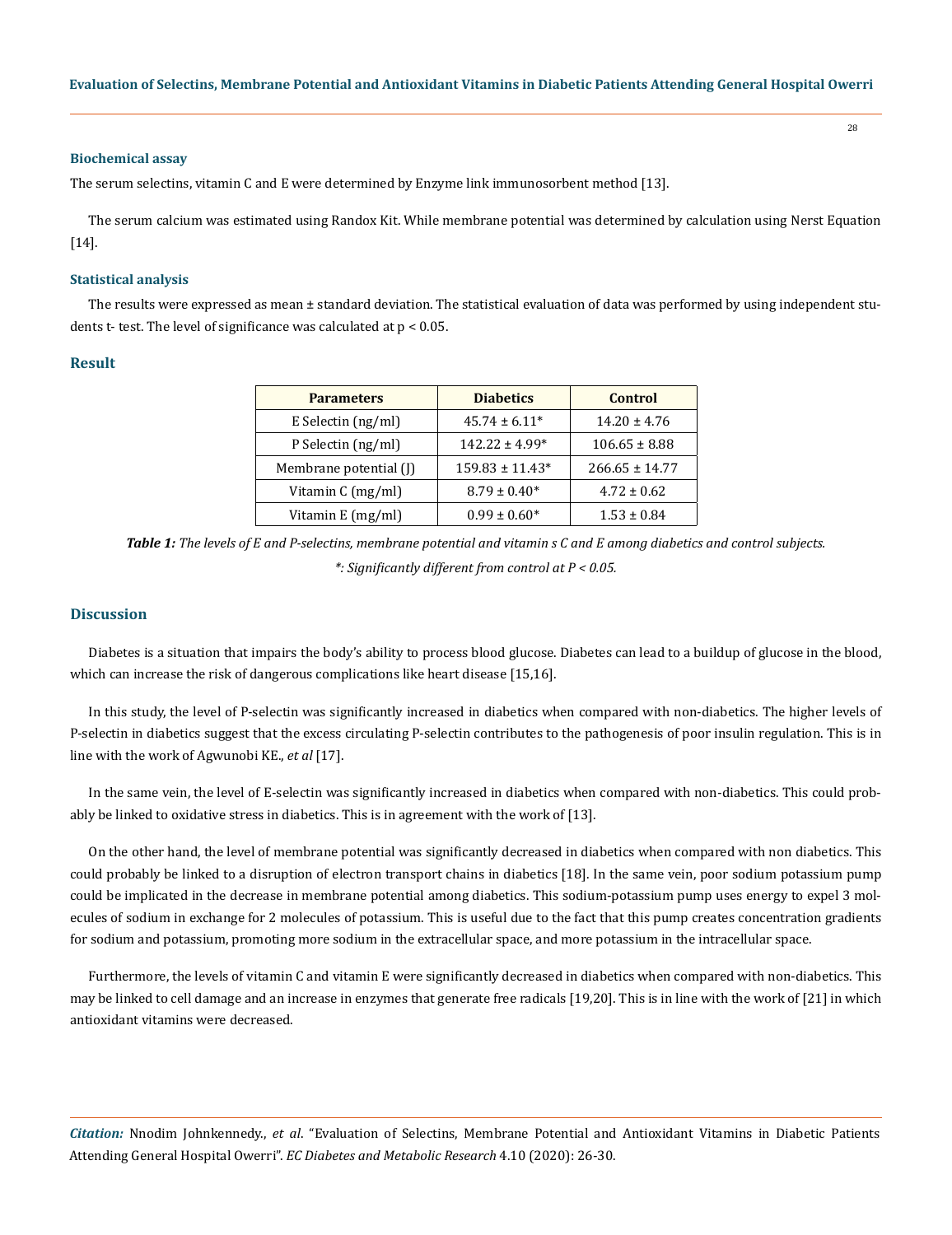# **Conclusion**

In conclusion, diabetics could be associated with high levels of E-Selectin and P- Selectin as well as decreased levels of vitamins C and E which could enhance the risk of complications. Hence, E-Selectin and P- Selectin could be an important diagnostic tool in diabetic patients.

## **Bibliography**

- 1. Saedi E., *et al.* ["Diabetes mellitus and cognitive impairments".](https://www.researchgate.net/publication/308014817_Diabetes_mellitus_and_cognitive_impairments) *World Journal of Diabetes* 7.17 (2016): 412-422.
- 2. [Krishnasamy S and Abell TL. "Diabetic Gastroparesis: Principles and Current Trends in Management".](https://pubmed.ncbi.nlm.nih.gov/29934758/) *Diabetes Therapy* 9.1 (2018): [1-42.](https://pubmed.ncbi.nlm.nih.gov/29934758/)
- 3. Ripsin CM., *et al.* ["Management of blood glucose in type 2 diabetes mellitus".](https://www.aafp.org/afp/2009/0101/p29.html) *American Family Physician* 79.1 (2009): 29-36.
- 4. [Cooke DW and Plotnick L. "Type 1 diabetes mellitus in pediatrics".](https://pubmed.ncbi.nlm.nih.gov/18977856/) *Pediatrics in Review* 29.11 (2008): 374-384.
- 5. Chiang JL., *et al.* ["Type 1 diabetes through the life span: a position statement of the American Diabetes Association".](https://care.diabetesjournals.org/content/37/7/2034) *Diabetes Care* [37.7 \(2014\): 2034-2054.](https://care.diabetesjournals.org/content/37/7/2034)
- 6. Yang Y., *et al.* ["Diabetes mellitus and risk of falls in older adults: a systematic review and meta-analysis".](https://pubmed.ncbi.nlm.nih.gov/27515679/) *Age and Ageing* 45.6 (2016): [761-767.](https://pubmed.ncbi.nlm.nih.gov/27515679/)
- 7. Kitabchi AE., *et al.* ["Hyperglycemic crises in adult patients with diabetes".](https://care.diabetesjournals.org/content/32/7/1335) *Diabetes Care* 32.7 (2009): 1335-1343.
- 8. [Lemmo W. "Potential interactions of prescription and over-the-counter medications having antioxidant capabilities with radiation](https://pubmed.ncbi.nlm.nih.gov/25220632/)  and chemotherapy". *[International Journal of Cancer](https://pubmed.ncbi.nlm.nih.gov/25220632/)* 137.11 (2014): 2525-2533.
- 9. Bjelakovic G., *et al.* ["Mortality in randomized trials of antioxidant supplements for primary and secondary prevention: systematic](https://pubmed.ncbi.nlm.nih.gov/17327526/)  review and meta-analysis". *[The Journal of the American Medical Association](https://pubmed.ncbi.nlm.nih.gov/17327526/)* 297.8 (2007): 842-857.
- 10. Abner EL., *et al.* ["Vitamin E and all-cause mortality: a meta-analysis".](https://pubmed.ncbi.nlm.nih.gov/21235492/) *Current Aging Science* 4.2 (2011): 158-170.
- 11. Bjelakovic G., *et al.* ["Antioxidant supplements for prevention of mortality in healthy participants and patients with various diseases".](https://www.cochranelibrary.com/cdsr/doi/10.1002/14651858.CD007176.pub2/abstract)  *[The Cochrane Database of Systematic Reviews](https://www.cochranelibrary.com/cdsr/doi/10.1002/14651858.CD007176.pub2/abstract)* 3.3 (2012).
- 12. Valko M., *et al.* ["Free radicals and antioxidants in normal physiological functions and human disease".](https://pubmed.ncbi.nlm.nih.gov/16978905/) *The International Journal of [Biochemistry and Cell Biology](https://pubmed.ncbi.nlm.nih.gov/16978905/)* 39.1 (2007): 44-84.
- 13. Nnodim JK., *et al.* "Alteration of Cell Adhesion Molecules in Sickle Cell Anemia". *Iatrology Archives* 1.1 (2020): 1-5.
- 14. Nnodim JK., *et al.* ["Membrane depolarization in stroke patients".](https://www.researchgate.net/publication/341022862_Membrane_depolarization_in_stroke_patients) *Acta Medica Scientia* 03.04 (2016): 9-11.
- 15. Verrotti A., *et al.* ["Seizures and type 1 diabetes mellitus: current state of knowledge".](https://pubmed.ncbi.nlm.nih.gov/22956556/) *European Journal of Endocrinology* 167.6 (2012): [749-758.](https://pubmed.ncbi.nlm.nih.gov/22956556/)
- 16. Vertuani S., *et al.* ["The antioxidants and pro-antioxidants network: an overview".](https://pubmed.ncbi.nlm.nih.gov/15134565/) *Current Pharmaceutical Design* 10.14 (2004): 1677- [1694.](https://pubmed.ncbi.nlm.nih.gov/15134565/)
- 17. Agwunobi KE., *et al.* ["Association of Cell Adhesion Molecules, Glycated Haemoglobin and Some Haematological Parameters with Diur](http://www.sryahwapublications.com/archives-of-nephrology/pdf/v3-i1/1.pdf)nal Variation of Blood Pressure among". *[Hypertensives Archives of Nephrology](http://www.sryahwapublications.com/archives-of-nephrology/pdf/v3-i1/1.pdf)* 3.1 (2020): 01-07.
- 18. [Kofuji P and Newman EA. "Potassium buffering in the central nervous system".](https://www.sciencedirect.com/science/article/abs/pii/S0306452204004737) *Neuroscience* 129.4 (2004): 1045-1056.

*Citation:* Nnodim Johnkennedy., *et al*. "Evaluation of Selectins, Membrane Potential and Antioxidant Vitamins in Diabetic Patients Attending General Hospital Owerri". *EC Diabetes and Metabolic Research* 4.10 (2020): 26-30.

29